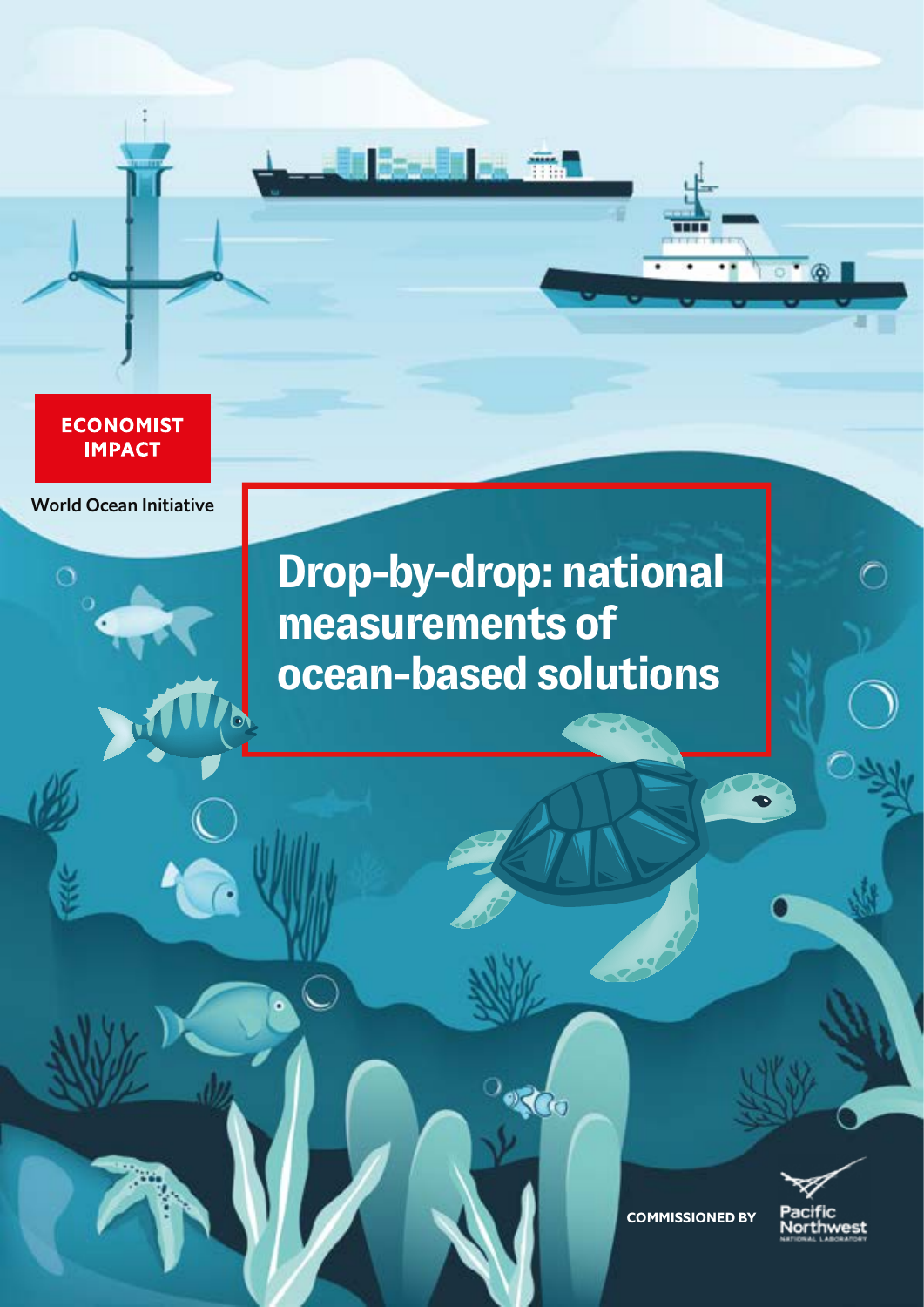### **Contents**

- About the research and acknowledgements
- Current efforts are progressing, but more work is needed
- The question of carbon
- Getting micro(ish): Project and local ecosystem assessments
- What comes next?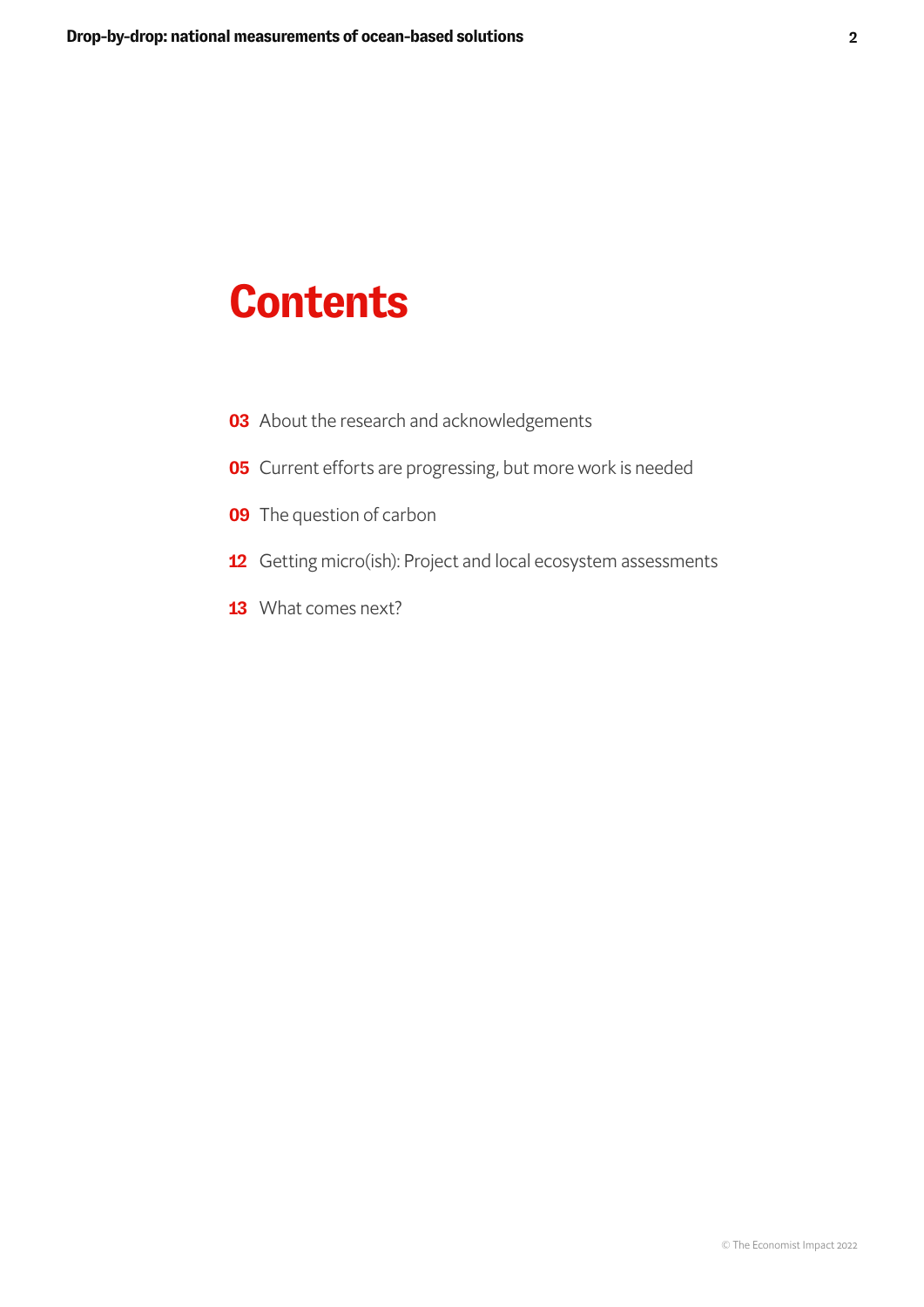# **About the research and acknowledgements**

*Drop-by-drop: national measurements of ocean-based solutions* is an article from Economist Impact's World Ocean Initiative, commissioned by Pacific Northwest National Laboratory (a US Department of Energy National Laboratory). This is the second in a three-article series on ocean-centred climate change mitigation and adaptation. The first article can be found [here](https://ocean.economist.com/innovation/articles/checking-in-on-ocean-basedclimate-solutions).

This article was produced by a team of researchers, editors and designers including:

Wade Islan, project manager, researcher and writer Kathleen Harrington, lead researcher and writer Michael Paterra, project advisor Martin Koehring, project advisor Amanda Simms, editor NWC Design, graphic designer

We would like to thank the following experts for their time and insights:

- Joshua Berger, founder and president/CEO, Maritime Blue
- Charles Colgan, director of research, Center for the Blue Economy, Middlebury Institute of International Studies at Monterey
- Ken Findlay, CPUT research chair, oceans economy, Cape Peninsula University of Technology in Cape Town
- Nicole LeBoeuf, assistant administrator, National Ocean Service, US National Oceanic and Atmospheric Administration (NOAA)
- **Ben Milligan, secretariat director, the Global Ocean Accounts** Partnership (GOAP) at the University of New South Wales
- John Virdin, director of the Ocean Policy Program, Duke University's Nicholas Institute for Environmental Policy Solutions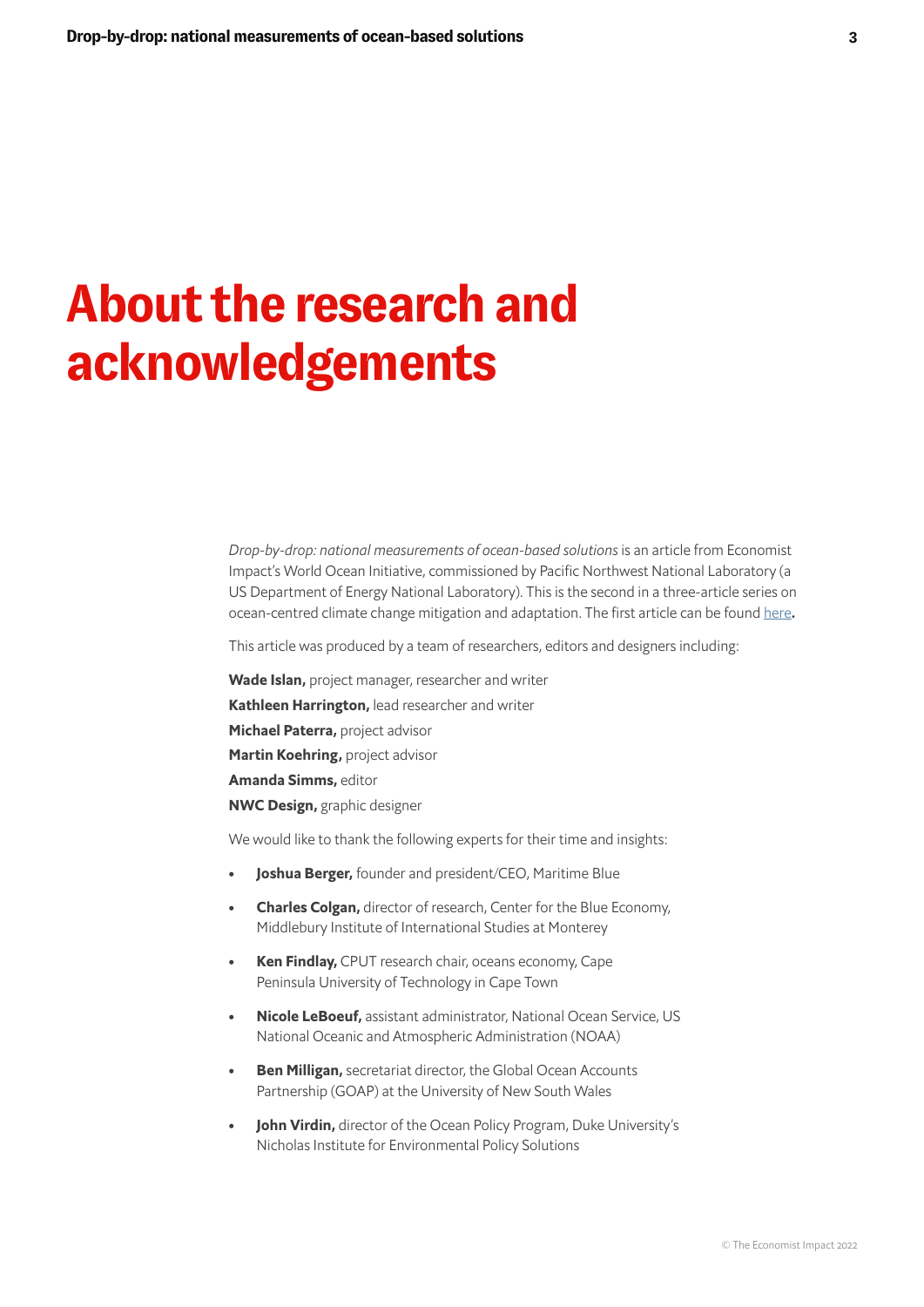

The High Level Panel for a Sustainable Ocean Economy estimates that ocean-based climate solutions offer as much as 21% of the emissions reductions needed to achieve a pathway that limits global warming to 1.5° by 2050. They also could immensely contribute to [climate change](https://oceanpanel.org/sites/default/files/2019-10/HLP_Report_Ocean_Solution_Climate_Change_final.pdf) [adaptation efforts.](https://oceanpanel.org/sites/default/files/2019-10/HLP_Report_Ocean_Solution_Climate_Change_final.pdf)These options [span a range of](https://ocean.economist.com/innovation/articles/checking-in-on-ocean-basedclimate-solutions)  [sectors](https://ocean.economist.com/innovation/articles/checking-in-on-ocean-basedclimate-solutions), including solutions such as ocean-derived energy, marine transport decarbonisation, more ocean-centric food systems and carbon-dioxide removal. However, our understanding of when

**Our understanding of when and where these solutions can provide the greatest benefit and how to incentivise further investment is limited by an inability to reliably assess country- and project-level impacts.**

and where these solutions can provide the greatest benefit—and how to incentivise further investment—is limited by an inability to reliably assess country- and project-level impacts.

Effective measurement of a set of interlinked factors, including decarbonisation, energy needs, economic and social impacts, is required to give national-level policy- and decision-makers the information they need to make fullyinformed choices on the relative benefits and tradeoffs of particular climate change solutions. Moreover, that which can't be measured, can't be traded. Governments' ability to assess ocean solutions's carbon benefits against their costs and potential impacts will become especially important for integration into global carbon markets [as these schemes mature](https://www.spglobal.com/platts/en/market-insights/latest-news/energy-transition/111721-paris-accord-article-6-approval-set-to-jump-start-evolution-of-voluntary-carbon-market), and will thus be important for putting ocean solutions on equal footing with those on land.<sup>1</sup>

Carbon pricing designates a dollar amount by which countries can quantify the value of the carbon mitigation potential of ocean based solutions. Countries' carbon taxes vary, and some apply Emissions Trading Schemes, which are incorporating initial applications for ocean-based solutions. See: "Carbon Pricing Dashboard." The World Bank. <https://carbonpricingdashboard.worldbank.org/>and "Putting a Price on Carbon with an ETS." The World Bank. [background-note\\_ets.pdf \(worldbank.org\)](https://www.worldbank.org/content/dam/Worldbank/document/Climate/background-note_ets.pdf)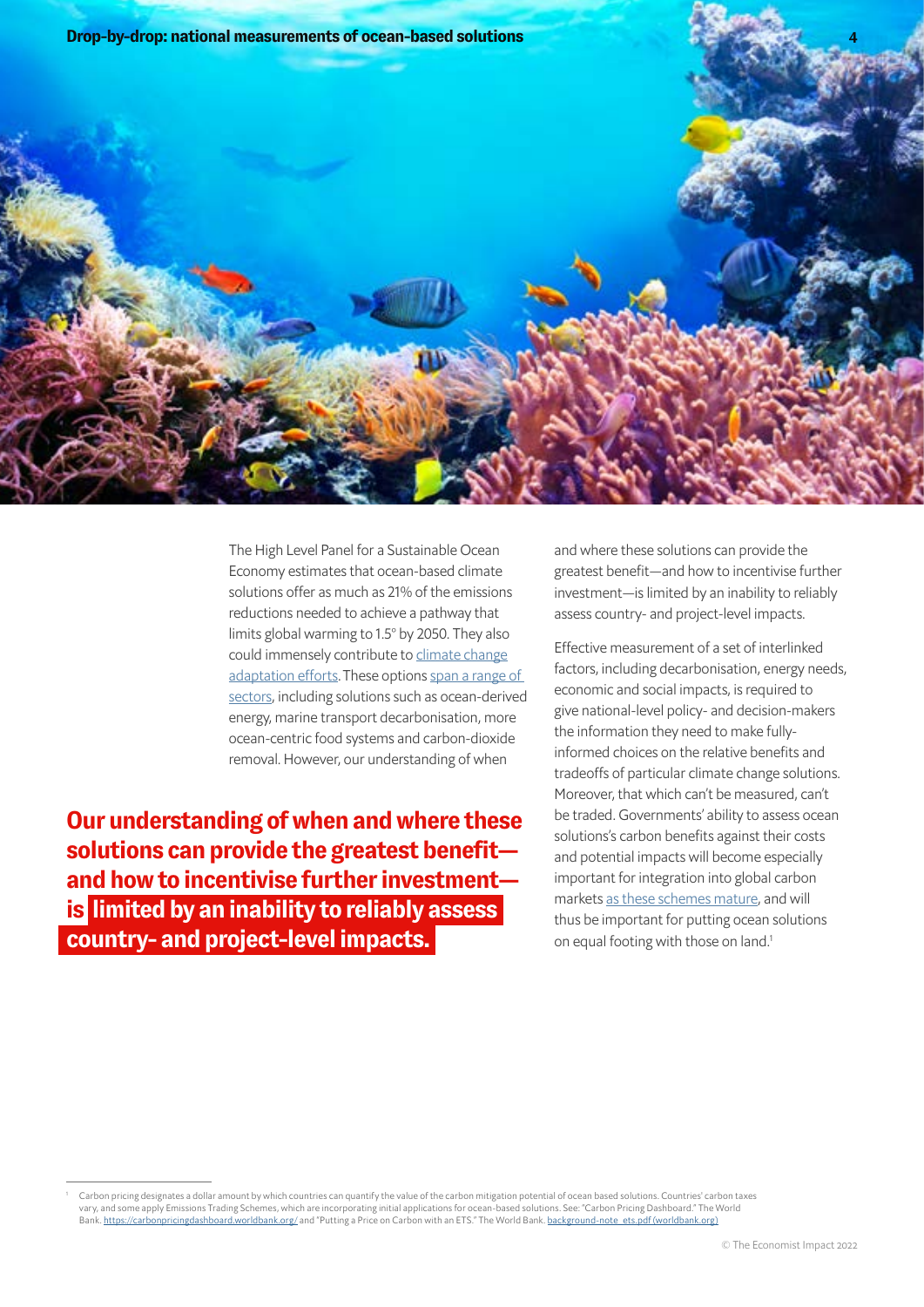# **Current efforts are progressing, but more work is needed**

Countries typically report some macroeconomic and emissions outcomes, but further development is needed to build accounting that can accurately quantify marine-based climate mitigation and adaptation activities, and the resulting societal impacts. As Prof Ken Findlay, research chair of oceans economy at the Cape Peninsula University of Technology, puts it, "it's absolutely critical that we develop some kind of framework that can facilitate the input of transdisciplinary data to derive valuation systems from these data, and this is where ocean accounts come in." Ocean accounting frameworks—in which the marine environment and the activities that occur within it are measured as part of broader national accounts systems—are evolving to meet the needs of a variety of nation-specific contexts, and measurements beyond simply economic metrics.

**"It's absolutely critical that we develop some** more informed understanding of the trade-offs." **kind of framework that can facilitate the input of transdisciplinary data to derive valuation systems from these data, and this is where ocean accounts come in."**

Prof Ken Findlay, research chair of oceans economy at the Cape Peninsula University of Technology

Robust, internationally validated frameworks to integrate ocean activities and environmental value into existing national accounting systems have been developed, but these have yet to see widespread adoption. These [frameworks](https://ipbes.net/policy-support/tools-instruments/system-environmental-economic-accounting?page=7) improve on national-level measurement systems by integrating the value of ocean activities into national planning, as well as [monitoring](https://oneecosystem.pensoft.net/article/29306/)  [progress towards the Sustainable](https://oneecosystem.pensoft.net/article/29306/) Development [Goals.](https://oneecosystem.pensoft.net/article/29306/) These efforts are essential. As Dr John Virdin, director of the ocean and coastal policy program at Duke University's Nicholas Institute for Environmental Policy Solutions, notes, "accounting for the benefits from oceanbased industries and ocean resources allows policymakers to at least make cost-benefit analyses." He stresses that these programmes must be holistic, adding "we also need to factor in environmental degradation, unsustainable use of resources, and social measures, which may not lend themselves as well to easy accounting, for a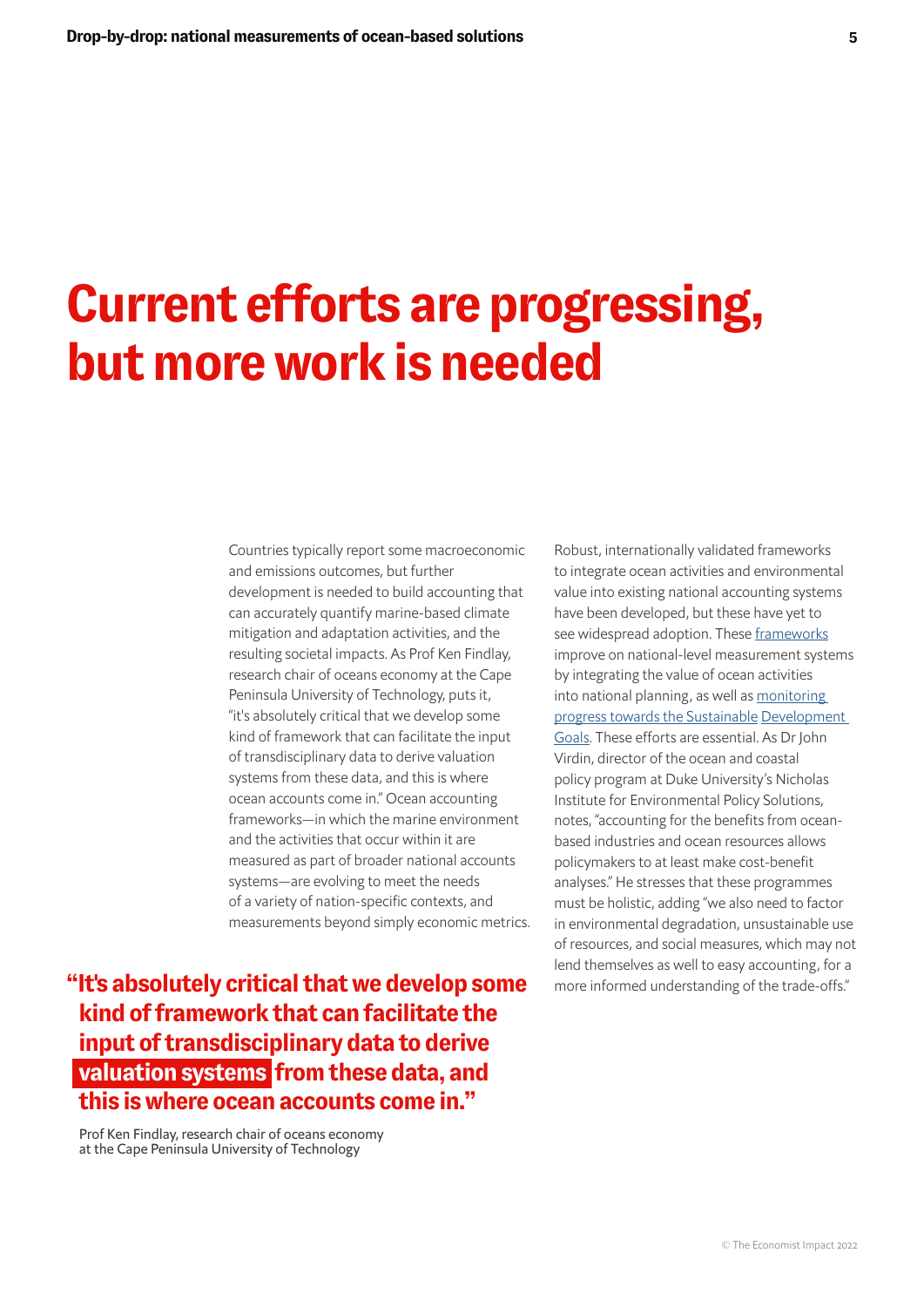#### One framework leads the way

The Ocean Accounts Framework is the most comprehensive effort to date for capturing the full national-level economic, environmental and societal value of ocean activities.<sup>2</sup> It takes stock of and puts into economic terms the natural value of the ocean; marine goods and services; impacts on and from the ocean environment; and a variety of governance and social metrics including the contributions of the ocean to people's wellbeing (such as employment and sense of place), protection and management, policies and laws, risk and resilience, and technologies (see Figure 1). The measurement, aggregation and reporting standards set by the Ocean Accounts Framework are designed to support critical policymaking around the ocean for long-term sustainability by harmonising and integrating information.

The framework was developed by a co-ordinating body, the [Global Ocean Accounts Partnership](http://Global Ocean Accounts Partnership) (GOAP), which was founded by UN-ESCAP, and is supported by the World Bank Blue Economy Program and the UK government's Blue Planet Fund. Ben Milligan, the secretariat director of the GOAP at the University of New South Wales, summarises the multifaceted nature of the partnership, characterising it as "a collaboration of interested governments, research institutions and others who are working together to implement accounting systems and learn from each other." He notes that the [partnership](https://www.oceanaccounts.org/ecosystem-accounting-for-the-ocean/) provides guidance, applies research and coordinates advisory, capacity-building and financial support for ocean accounting in interested countries.

#### Figure 1: Key components of the Ocean Accounts Framework



Source: Global Ocean Accounts Partnership

The Ocean Accounts Framework is compatible with existing UN-developed international statistical standards, such as the System of National Accounts, which is the global standard for national accounting, and the System for Environmental-Economic Accounting (SEEA). The Ocean Accounts Framework also complements ocean-specific policy goals outlined in the 23rd Conference of the Parties to the UN Convention on Climate Change (COP 23) Ocean Pathway.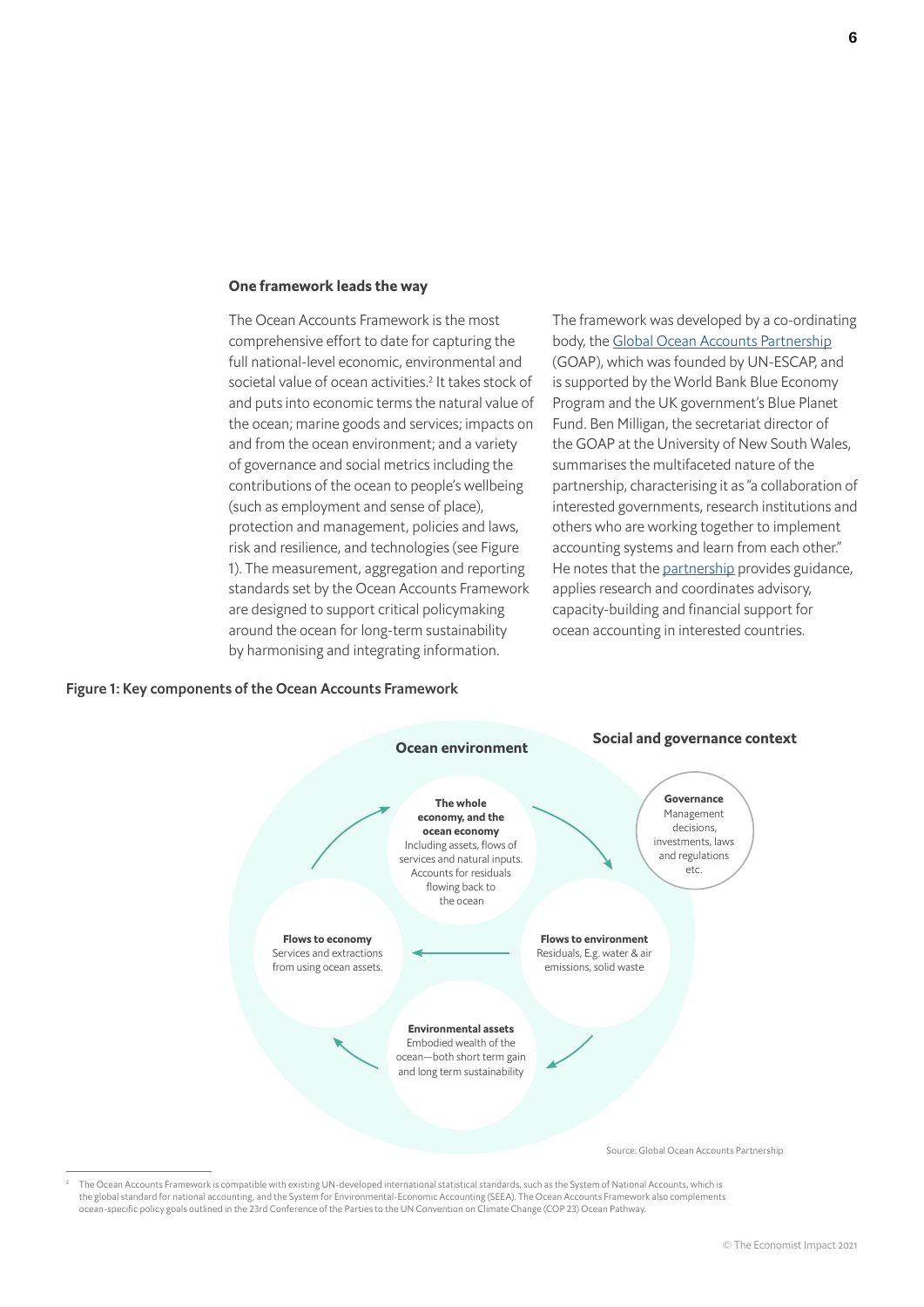[Global partnerships](https://www.oceanaccounts.org/technical-guidance-on-ocean-accounting-2) of this type are essential for sharing best practices, building capacity for ocean accounting, and facilitating the development of digital reporting tools and platforms to make this information available. Data are often scattered across varying government entities or, in some cases, not available. According to GOAP, [international standards](https://oceanaccounts.atlassian.net/wiki/spaces/DTGOOA/pages/35061870/1.+Introduction+to+Ocean+Accounts#1.5.1-The-scientific-rationale-for-Ocean-Accounts) also help to prevent individual countries from measuring in different ways or using different assumptions, all of which hamper comparability and global alignment.

#### First steps for oceans

Many countries are now formally assessing the national contributions of their natural endowments and the activities that take place engaging with these spaces. Mr Milligan comments that "more than 80 countries around the world now implement varying degrees of a national measurement system in a terrestrial context", although he reiterates that "ocean systems are still very far behind." A number of countries—including Australia, Canada, China, Malaysia, Samoa, Thailand and Vietnam, among others—have participated in pilot studies of the Ocean Accounts Framework to assess the viability of its components. Other countries are working to actively develop ocean accounts, while some have ocean assessment activities that provide the foundation for such [accounts.](https://www.wavespartnership.org/sites/waves/files/documents/Global%20Ocean%20Accounts%20Partnership.pdf) Many of these efforts are still in early stages.

Take Vietnam, for example, which aims to use ocean accounting to understand and promote a number of [outcomes in the Quang Ninh province,](https://unfccc.int/sites/default/files/resource/Viet%20Nam_BUR3.pdf) including sustainable tourism, restoring the

protective function of coastal forests, natural disaster mitigation, carbon dioxide absorption, biodiversity conservation, emissions reductions, and socio-economic development. A pilot of the Ocean Accounts Framework has been used to balance the economic value of fishing, shipping and tourism in the region with the need to sustain healthy mangrove, coral reef and seagrass ecosystems. Although accounting measures are not yet in place on a national level, the [early stages](https://www.oceanaccounts.org/asia-pacific-community-of-practice)  [of this pilot programme](https://www.oceanaccounts.org/asia-pacific-community-of-practice) focus on assessing seabased pollution and tourism impacts, and these early efforts demonstrate the long-term value of accounting for ocean-based climate solutions to advance efforts to achieve broader policy goals.

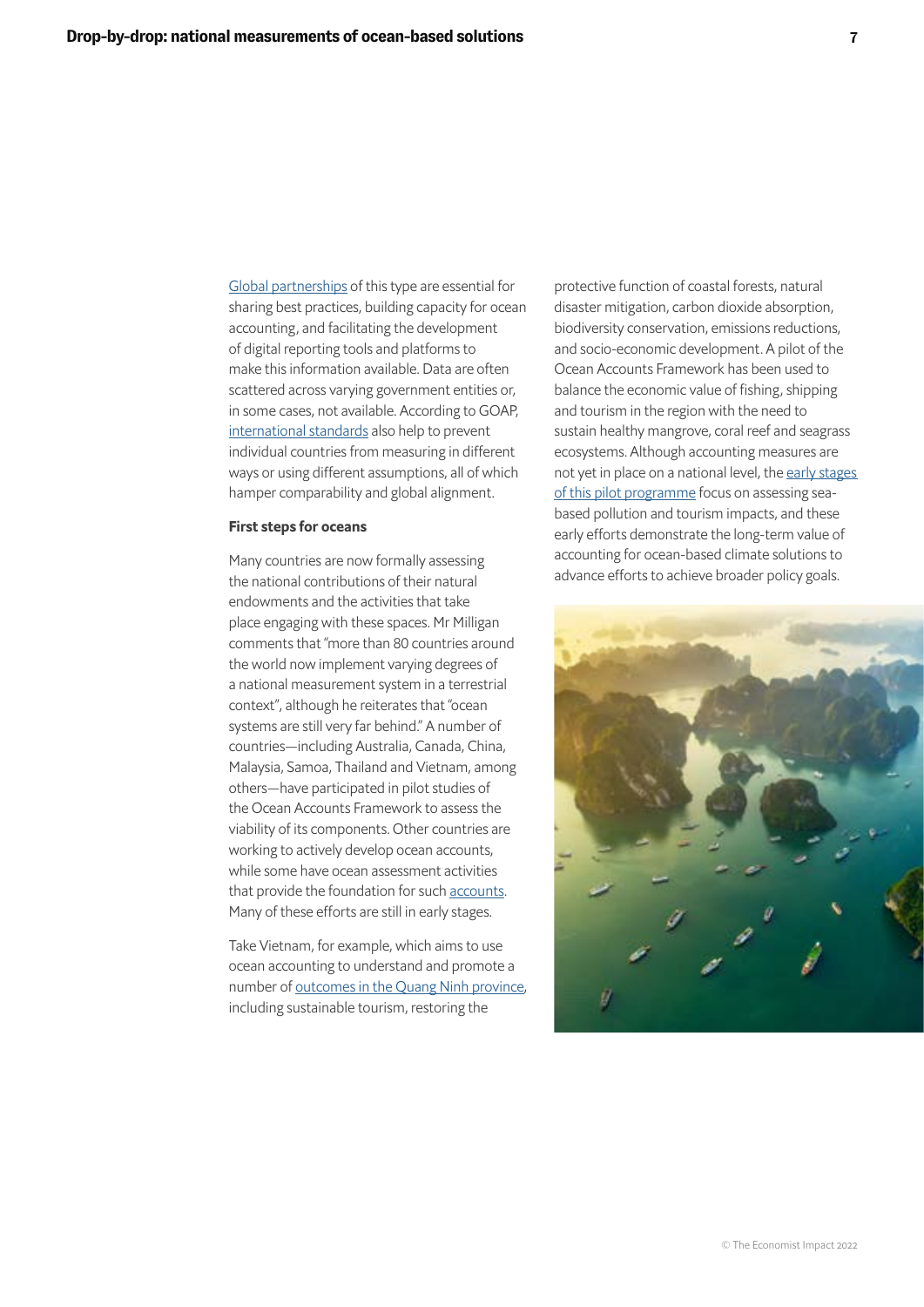[Canada's pilot programme](https://www.oceanaccounts.org/canadian-ocean-accounts-pilot/) pioneers efforts to collect, integrate and analyse fragmented scientific, economic and commercial fishing data while establishing new socio-economic data collection to meet policy commitments in support of healthy oceans and more resilient coastal communities. Though it has encountered challenges with data collection and cross-sectoral co-ordination, Canada seeks to use the pilot to enhance technical capacity, raise awareness of the benefits of ocean accounting and develop a broader consensus on ocean accounting parameters.

Beyond the official pilots, other countries have also implemented pieces of the Ocean Accounts system, largely related to assessing marine goods and services. The US, for example, has begun reporting how the ocean contributes to its economy through the [US Ocean Satellite](https://coast.noaa.gov/data/digitalcoast/pdf/oesa.pdf) [Account](https://coast.noaa.gov/data/digitalcoast/pdf/oesa.pdf). This captures activities relating to fishing, ocean transport (including related services, such as building vessels), and electric power generation, although data about some areas—for instance offshore wind and other ocean energy sources such as tidal power—are not yet disaggregated. The [satellite account](https://doi.org/10.1787/aff5375b-en) [findings](https://doi.org/10.1787/aff5375b-en) (including outputs and value-added) are calculated using the same procedures as other satellite accounts (for instance, travel and tourism) to enable comparison.

Norway has long been considered a leader in ocean industries and accounting. It already captures economic data related to a number of specific ocean-based climate solutions, providing a [dashboard](https://oceanpanel.org/sites/default/files/2020-07/National%20Accounting%20for%20the%20Ocean%20and%20Ocean%20Economy%20Summary%20Final.pd) that aggregates this information and enables leaders to quickly familiarise themselves with relevant economic information. Accessible ocean knowledge has (among other factors) contributed to Norway becoming a

leader in ocean-based climate solutions. Joshua Berger, the founder and president/CEO of Maritime Blue, a US-based cluster organisation focused on the sustainable and equitable blue economy, notes that Norway's innovation cluster programme has successfully enabled public private partnerships. These activities rely in part on sound economic and accounting data to prove the value of ocean investments.

Despite this progress, most countries still lack harmonised accounting for non-produced ocean assets. This includes a [lack of accounting](https://ocean.economist.com/blue-finance/articles/the-wealth-of-oceans-new-research-highlights-importance-of-ocean-accounting) [procedures](https://ocean.economist.com/blue-finance/articles/the-wealth-of-oceans-new-research-highlights-importance-of-ocean-accounting) that adequately capture and balance social and governance issues relating to the [ocean.](https://www.oceanpanel.org/blue-papers/national-accounting-ocean-ocean-economy) The global entrenchment and primacy of economic measures such as GDP and GNI creates headwinds for proponents of moreinclusive national accounting, including of the marine environment. Nicole LeBoeuf, assistant administrator for the US National Oceanic and Atmospheric Administration's (NOAA) National Ocean Service, comments that, "we need to do a better job of assessing non-market and market value of coastal ecosystems. Similarly, we need better data about carbon sequestration and natural and nature-based protective value, and we are still learning more about these important non-market contributions."

**Despite this progress, most countries still lack harmonised accounting for non-produced ocean assets.**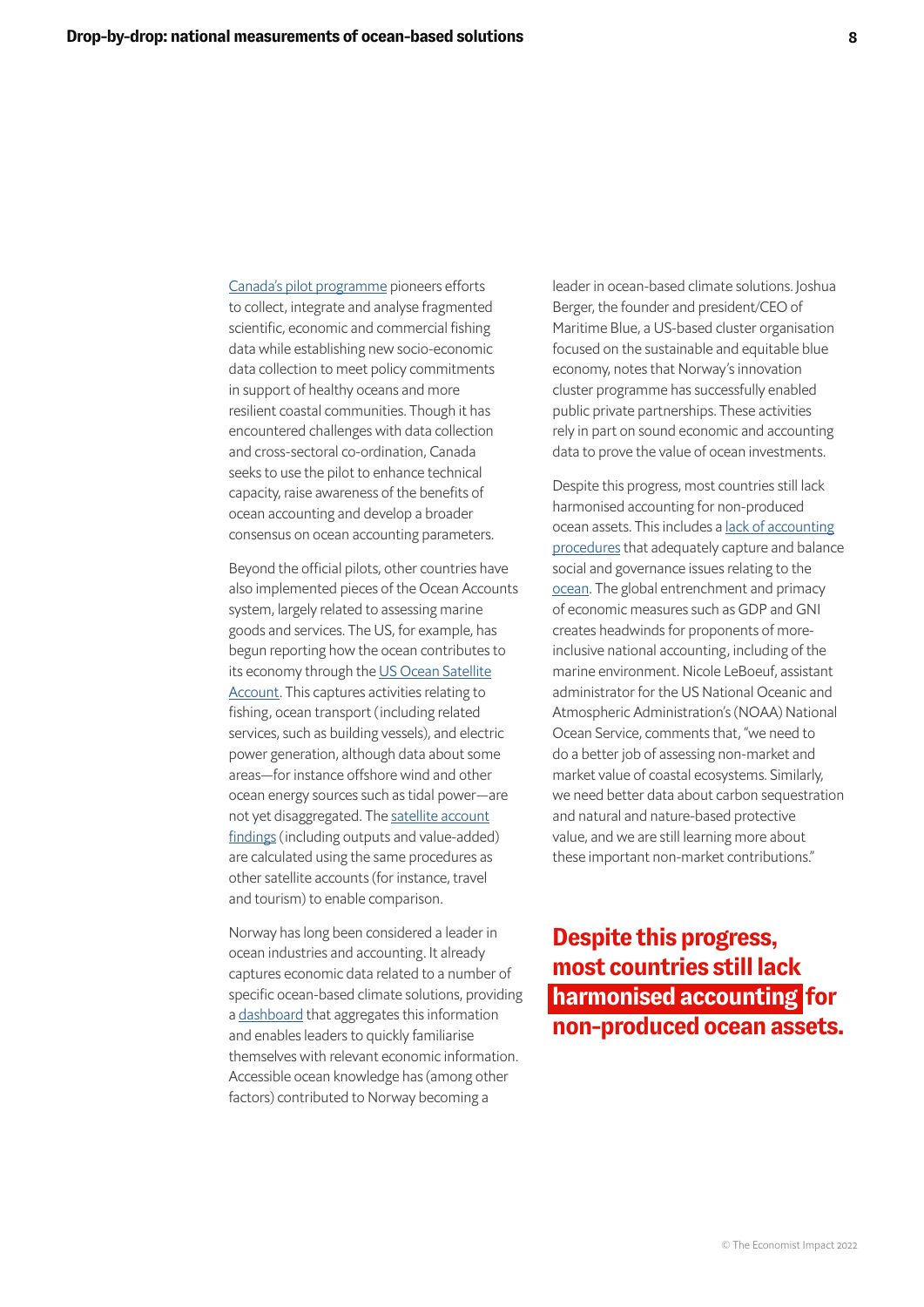# **The question of carbon**

The Ocean Accounts Framework also includes measures of carbon sequestration and considers carbon emission flows to the environment, which are important for understanding the mitigation potential of the various ocean based solutions. Most countries currently measure greenhouse gas (GHG) emissions and carbon sinks to assess progress towards nationally determined contributions (NDCs) as part of the 2015 Paris Agreement. These measurements are used to assess the efficacy of climate solutions, including ocean-based ones, to answer policy questions and help direct investments towards projects. However, existing GHG emissions frameworks and measurement tools have notable data gaps when it comes to capturing ocean and ocean-based activities in mitigation and adaptation, rendering these tools less effective.

**Existing GHG emissions frameworks and measurement tools have notable data gaps when it comes to capturing ocean and ocean-based activities in mitigation and adaptation, rendering these tools less effective.**

For example, although the Intergovernmental Panel on Climate Change, which maintains standards for national GHG inventories, includes coastal wetlands in accounting as of 2013, major [gaps remain](https://www.nature.com/articles/s41467-020-18242-w) in both measuring and standardising accounting of blue carbon estuarine systems (beyond just wetlands) as well as coastal systems and shelf seas. The [High](https://ocean.economist.com/innovation/articles/how-the-shipping-sector-is-decarbonising) [Level Panel for a Sustainable Ocean Economy](https://ocean.economist.com/innovation/articles/how-the-shipping-sector-is-decarbonising) urges the adoption and enhancement of carbon accounting methodologies to better capture blue carbon in national GHG inventories. The transboundary nature of much of the ocean further complicates the prospect of wholescale measurement of the contributions of ocean solutions. This is especially true of marine carbon dioxide removal, including maintaining and restoring marine ecosystems.

There is room for improved measurements in specific sectors as well. When it comes to transport, for example, [decarbonising](https://ocean.economist.com/innovation/articles/how-the-shipping-sector-is-decarbonising) shipping is justifiably a major focus, but information on decarbonisation of other forms of marine transport (such as for [fishing fleets,](https://www.nature.com/articles/s41558-018-0117-x) [recreational](https://prod-drupal-files.storage.googleapis.com/documents/resource/public/Roadmap-for-decarbonisation-vessels_v13.pdf) [boats](https://prod-drupal-files.storage.googleapis.com/documents/resource/public/Roadmap-for-decarbonisation-vessels_v13.pdf) and ferries) tends to be more scarce. However, enhanced emissions measurements in this area would help enable successful vessel decarbonisation policy. [Vietnam](https://unfccc.int/sites/default/files/resource/Viet%20Nam_BUR3.pdf) provides an early example of a country using data to achieve this end, mandating that all ship owners, not only commercial carriers (such as cargo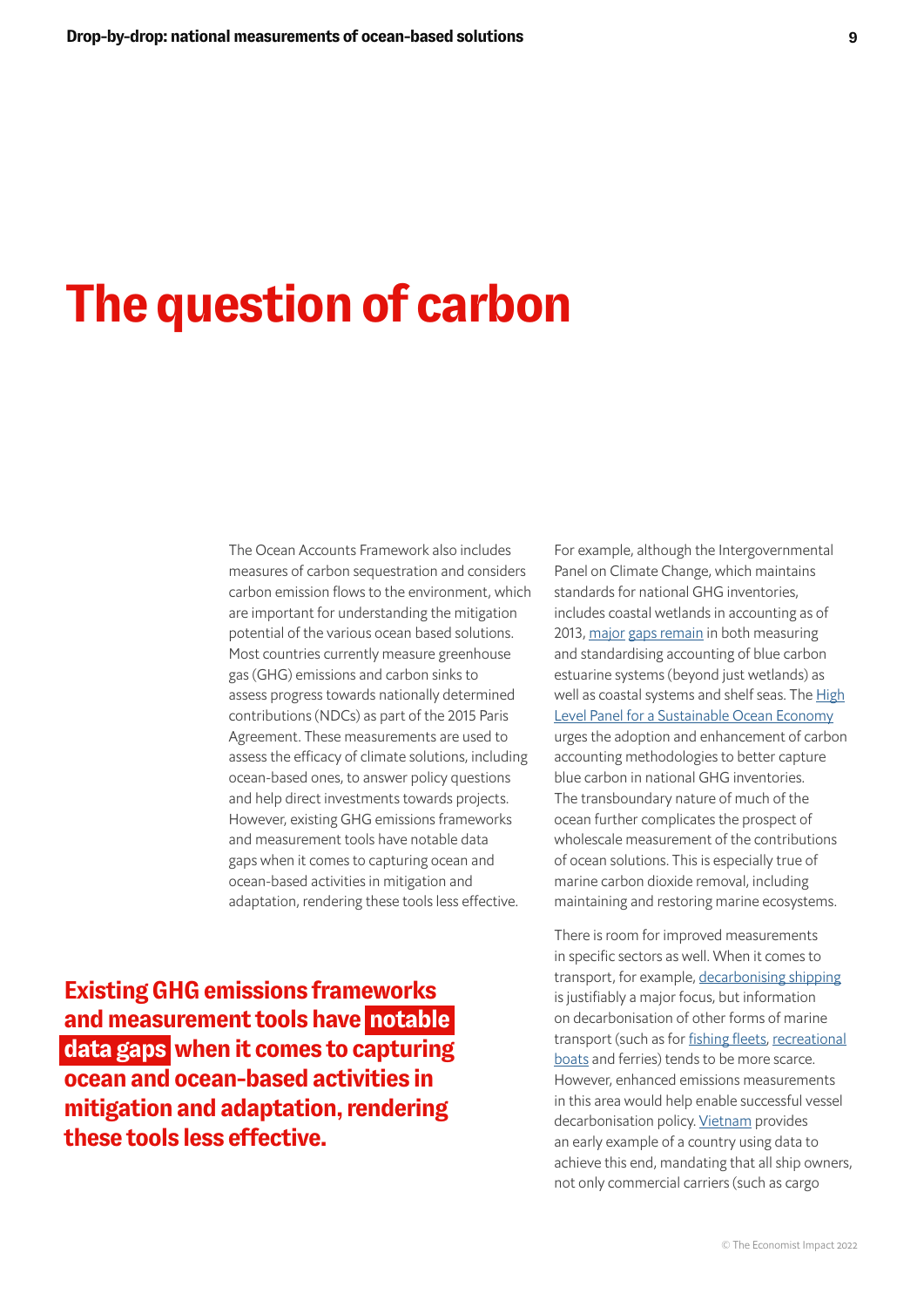ships and tankers), report fuel consumption data to support emissions reductions, marine environment protection and air quality targets.

The US offers a clear case of carbon emissions data gaps leading to challenges for assessing emissions from specific sectors. In the US, these gaps also complicate the process of measuring emissions captured by natural resources. While the US's most recent inventory of GHG emissions and carbon sinks does include a variety of activities and resources, including coastal aquaculture, maritime transport, offshore energy extraction and coastal wetlands, it explicitly mentions the insufficiency of current estimates of waterborne fuel consumption, and the lack of sufficient data to measure the GHG impact of [seagrasses](https://www.epa.gov/sites/default/files/2021-04/documents/us-ghg-inventory-2021-main-text.pdf).

Efforts to rectify data limitations will likely be under way as part of the GHG emissions tracking requirements of the [Global Stocktake,](https://unfccc.int/topics/global-stocktake)which is a process set out by the Paris Agreement to facilitate the assessment of climate

commitments and actions, including information specifically on ocean-climate actions. The Global Stocktake captures [information](https://www.iucn.org/sites/dev/files/content/documents/2021/the_ocean_and_the_unfccc_gst.pdf) such as GHG emissions by sources and removals by carbon sinks, mitigation efforts of countries, fairness and equity considerations, and provides a baseline for global best practices. The first Global Stocktake will take place in 2023 and signals growing momentum towards more countries explicitly measuring ocean-mitigation efforts. However, it relies in part on national accounting, so quality reporting by countries is essential to ensure the accuracy of its collective inputs.<sup>3</sup>

Another tool that relies on accurately assessing carbon flows, including in the marine environment, is the social cost of carbon (SCC). The SCC is used to estimate in monetary terms all damages that would result from one ton of carbon dioxide emitted into the atmosphere. It includes discounting for avoided damages in the future, and helps account for the societal benefits when considering the merit of ocean-based solutions (and all decarbonisation efforts) versus



<sup>3</sup> The Global Stocktake will include GHG emissions inputs such as national GHG inventories; National Inventory Reporting on agriculture, land use, land-use change, forestry, transport, shipping, energy and energy efficiency; Intergovernmental Panel on Climate Change (IPCC) reporting; International Maritime Organization<br>indicators and World Ocean Assessment data. See: <u>https://www.iuc</u>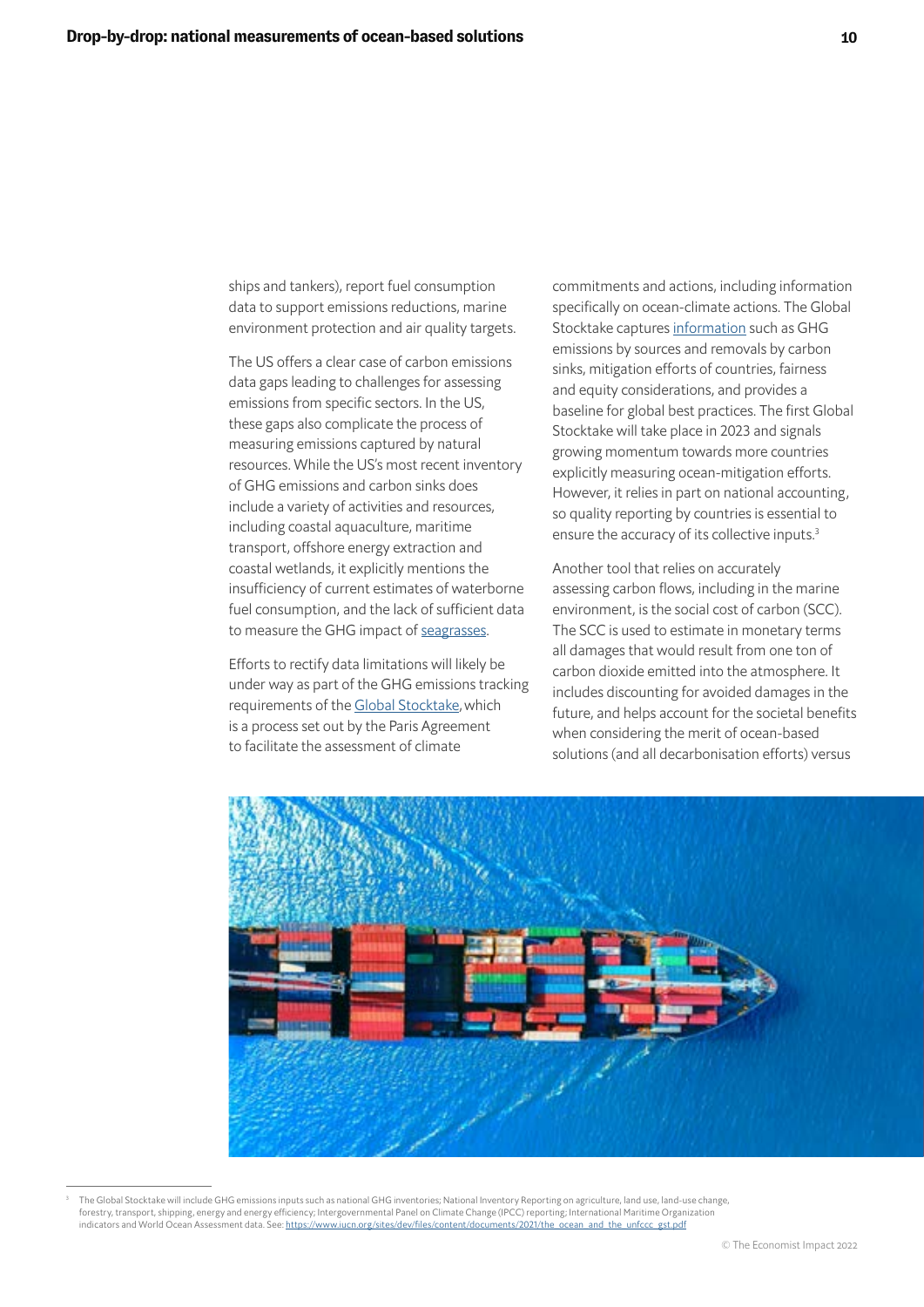**Drop-by-drop: national measurements of ocean-based solutions 11**



the status quo. In the ocean accounting system, the [social cost of carbon](https://oceanaccounts.atlassian.net/wiki/spaces/DTGOOA/pages/35029086/3.+Process+guidance+for+compilation+of+Ocean+Accounts) is used as a proxy for measuring the value of carbon sequestration if no current traded value of carbon exists.

However, the SCC is not yet considered a fully comprehensive measurement of societal impact, and debates over the use of the SCC as a tool for policymaking are ongoing. A recent court [ruling](https://www.washingtonpost.com/climate-environment/2022/02/21/social-cost-of-carbon-biden/) in the US has prohibited the use of the SCC for making US policy, which will alter impact analyses relating to infrastructure and climate change initiatives, including those that are ocean-based. Broader global discussions over

how to determine the SCC are also under way. Dr Charles Colgan, director of research for the Center for the Blue Economy at the Middlebury Institute of International Studies, notes "there are a lot of arguments about how the SCC ought to be calculated. The calculation depends on the choice of discount rate, and estimations about how much carbon is going to be emitted into the atmosphere. There are some important arguments about whether the value of human life should be included in the calculation." Agreement on the calculation of the SCC would further its usage and support measurement of the social impact of ocean-based solutions.

**Agreement on the calculation of the social cost of carbon is essential to further its usage generally, and for better measuring the social impact of ocean-based solutions.**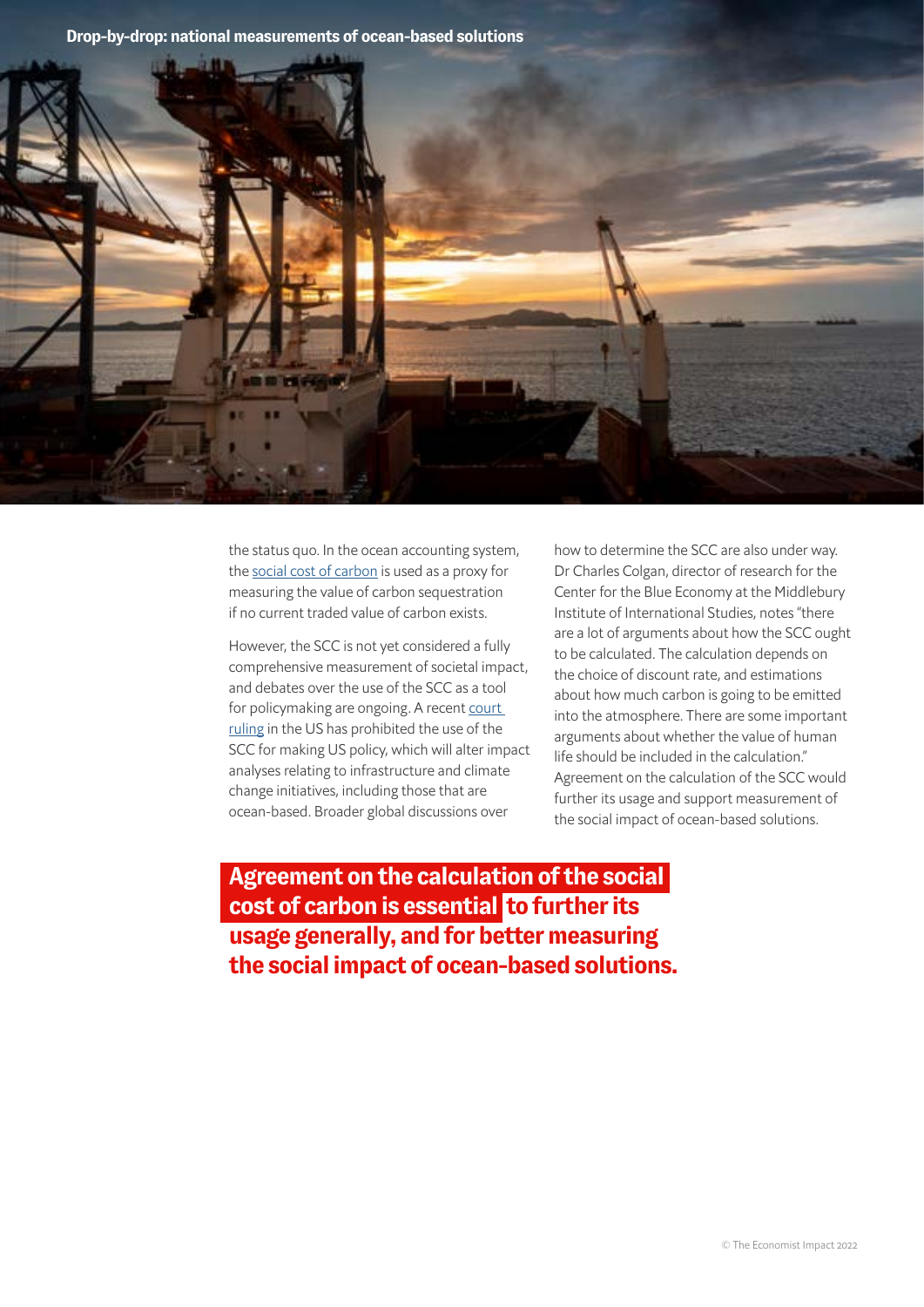# **Getting micro(ish): project and local ecosystem assessments**

As countries continue to invest (whether directly or indirectly) in climate change solutions, it will be incumbent on them to develop methods not only for incorporating marine activities into national accounting, but also for assessing individual projects, or providing the building blocks for such assessment to other stakeholders. Accurate and consistent [measurement methods](https://cbe.miis.edu/cgi/viewcontent.cgi?article=1061&context=joce) allow countries to better assess ocean-based projects and help guide plans to capitalise on marine opportunities. For instance, despite their promise, much remains unknown about the real-world impacts—both positive and negative—from emerging marine carbon dioxide removal technologies, such as ocean alkalinity enhancement and artificial upwelling.<sup>4</sup> However, even if the general science becomes more clearly

**Accurate and consistent measurement methods allow countries to better assess ocean-based projects and help guide plans to capitalise on marine opportunities.**

understood, governments will need to be able to make project- and site-level assessments, or have a clear enough understanding of these assessments to provide practical policy guidance for what could be a risky set of [technologies.](https://www.aspeninstitute.org/wp-content/uploads/files/content/docs/pubs/120721_Ocean-Based-CO2-Removal_E.pdf)

This type of specific, targeted, project-level guidance or policymaking will require an even more granular level of data gathering, aggregation and distribution on the part of governments (whether national or sub-national). Emergent versions of such tools already exist. As Ms LeBoeuf explains, NOAA already provides a Digital Coast platform, which includes data, tools, training and stories/case studies on everything from managing risk to conducting economic analysis and was recently updated with the most recent sea level rise projections available. The platform is designed for communities, municipalities and other stakeholders and helps provide a level playing field of information.

Ocean alkalinity enhancement involves spreading large amounts of materials (such as carbonate materials) to enhance the chemical weathering reactions that absorb atmospheric CO2. Artificial upwelling is when nutrient-rich deep water fertilizes the ocean surface to enhance, phytoplankton growth, raising the ratio of carbon to inorganic nutrient utilization to increase the potential for CO2 removal. See: <https://www.geomar.de/en/research/fb2/fb2-bi/research-topics/tipping-points-2> . See: Keller, David, Lenton Andrew, Littleton, Emaa et al. "The Effects of Carbon Dioxide Removal on the Carbon Cycle." Current Climate Change Reports. P. 250-265. 2018. <https://link.springer.com/article/10.1007/s40641-018-0104-3>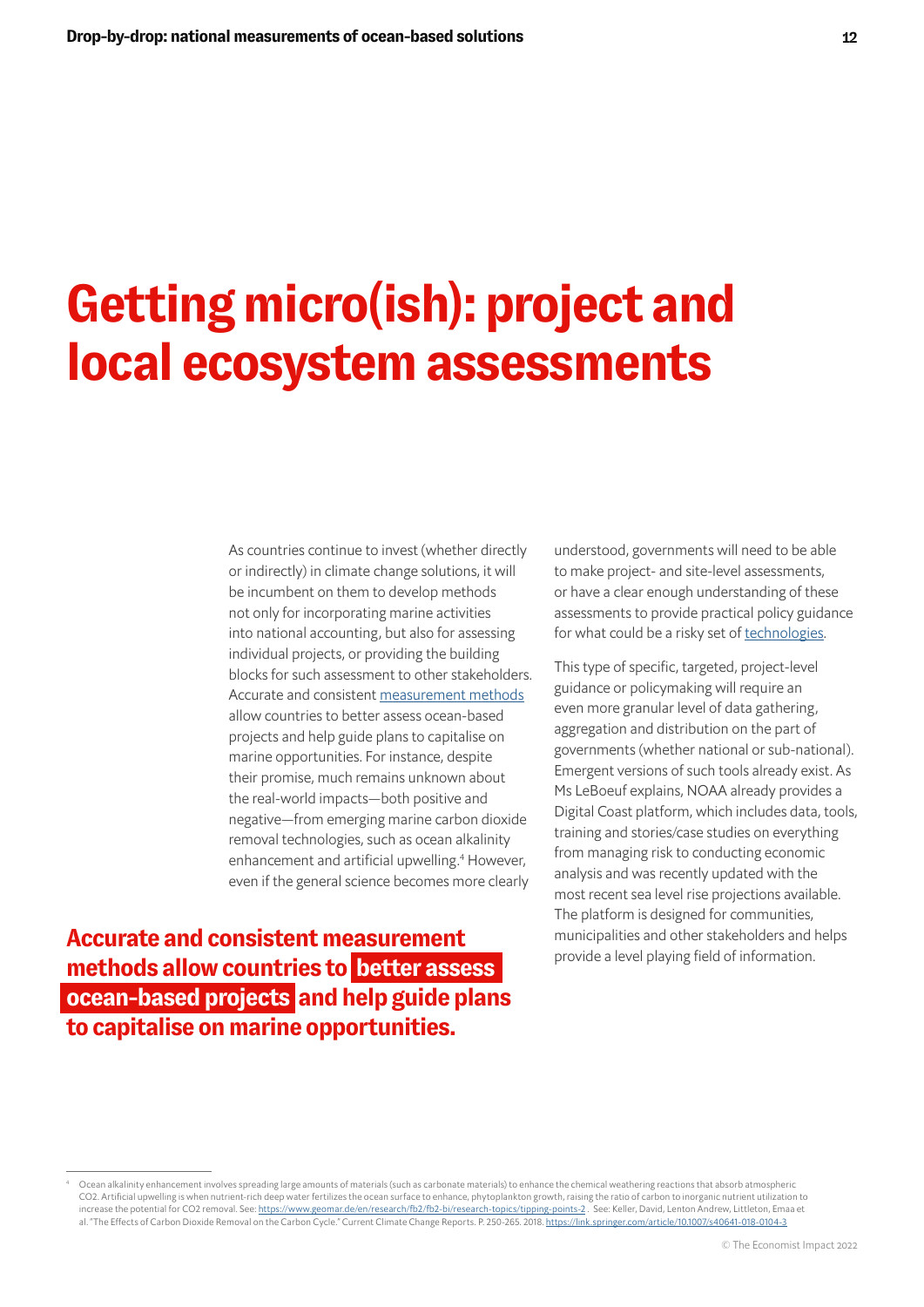# **What comes next?**

Beyond the question of measurement sits the thorny issue of prioritisation. This will need to involve more than assessing cash flows, economic multipliers or GHG drawdown. It must also consider existing users of coastal and marine spaces, community impacts, and, ultimately, the messiness of human preferences and biases. As Ms LeBoeuf puts it, "we need to reframe our relationship with the ocean entirely, and we need to focus our efforts on improving our near-term predictive capabilities for decisions affecting economic objectives and risk management. She adds, "Looking further out, we must also understand that the world is changing in profound ways, and employ authoritative scientific information to increase our confidence in longer-range projections and thus our plans affecting economies and societies."

Undertaking ocean accounting efforts at a more comprehensive level is challenging. Some climate mitigation and adaptation activities, or social and governance factors that should be accounted for are not being measured, while others are not measured or assessed in a way that would allow for precise accounting.

All of these efforts require resources, political intention, buy-in and enhanced data collection, which are often lacking. However, incorporating more ocean information into [national accounts](https://oceanpanel.org/sites/default/files/2020-07/National%20Accounting%20for%20the%20Ocean%20and%20Ocean%20Economy%20Summary%20Final.pd) is vital for helping countries capitalise on ocean-centred opportunities for meaningful climate action while maximising outcomes for all stakeholders, spanning existing ocean users, coastal communities and even all citizens. Mr Berger believes that the early efforts to assess the impacts of ocean climate solutions are already helping to determine the return on investments in ocean-based solutions, remarking that "we have come a very long way just in the last few years in highlighting and defining the ocean economy in and of itself, and finding where the growth opportunities are in what we call the sustainable and equitable blue economy."

Ultimately, measurement is critical, but only part of the battle. The next step is using these measurements to understand who 'wins' and who 'loses' from these solutions, and implementing policy accordingly to maximise benefits, minimise harm and create equity while moving towards a net-zero future.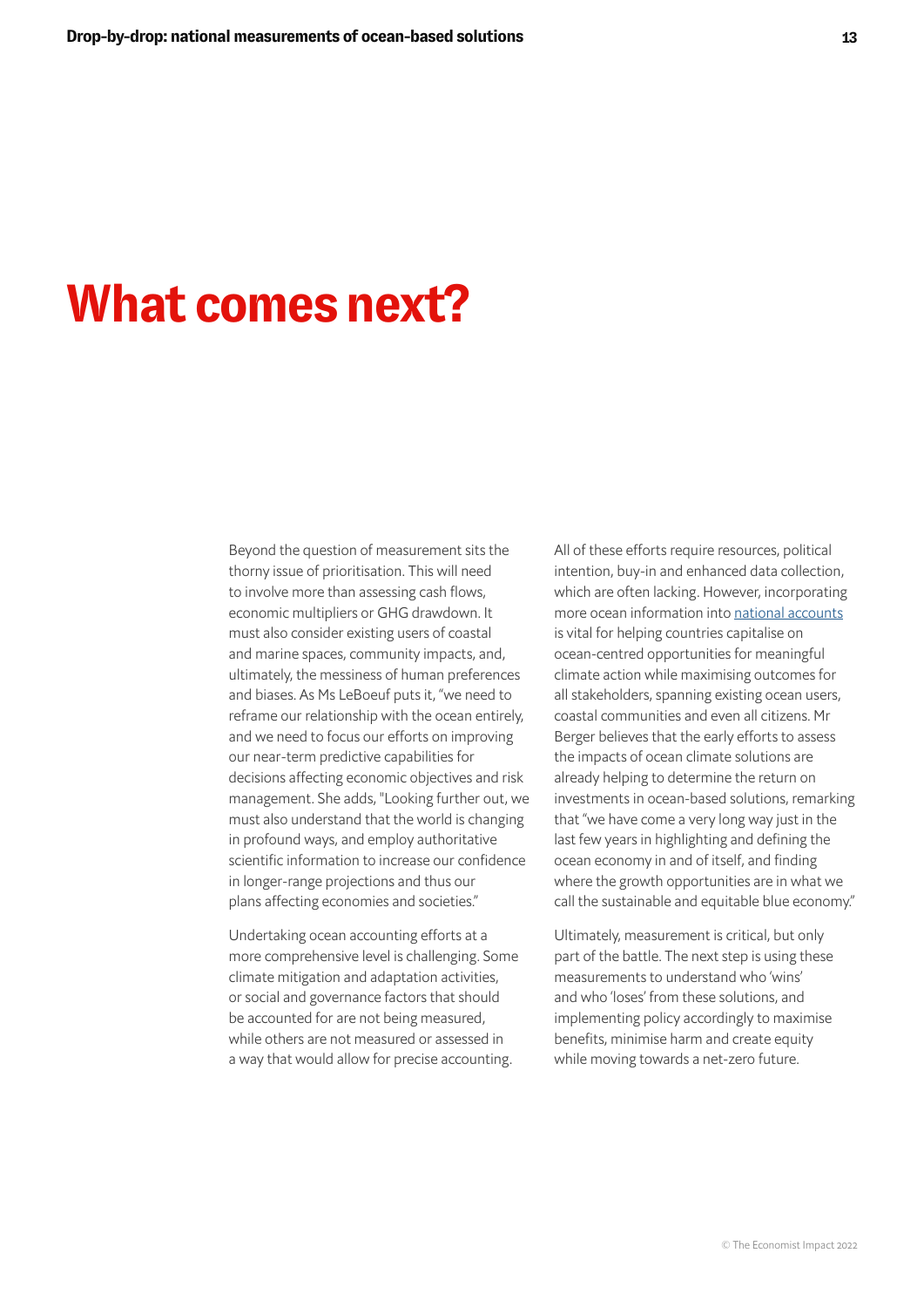While every effort has been taken to verify the accuracy of this information, Economist Impact cannot accept any responsibility or liability for reliance by any person on this report or any of the information, opinions or conclusions set out in this report. The findings and views expressed in the report do not necessarily reflect the views of the sponsor.